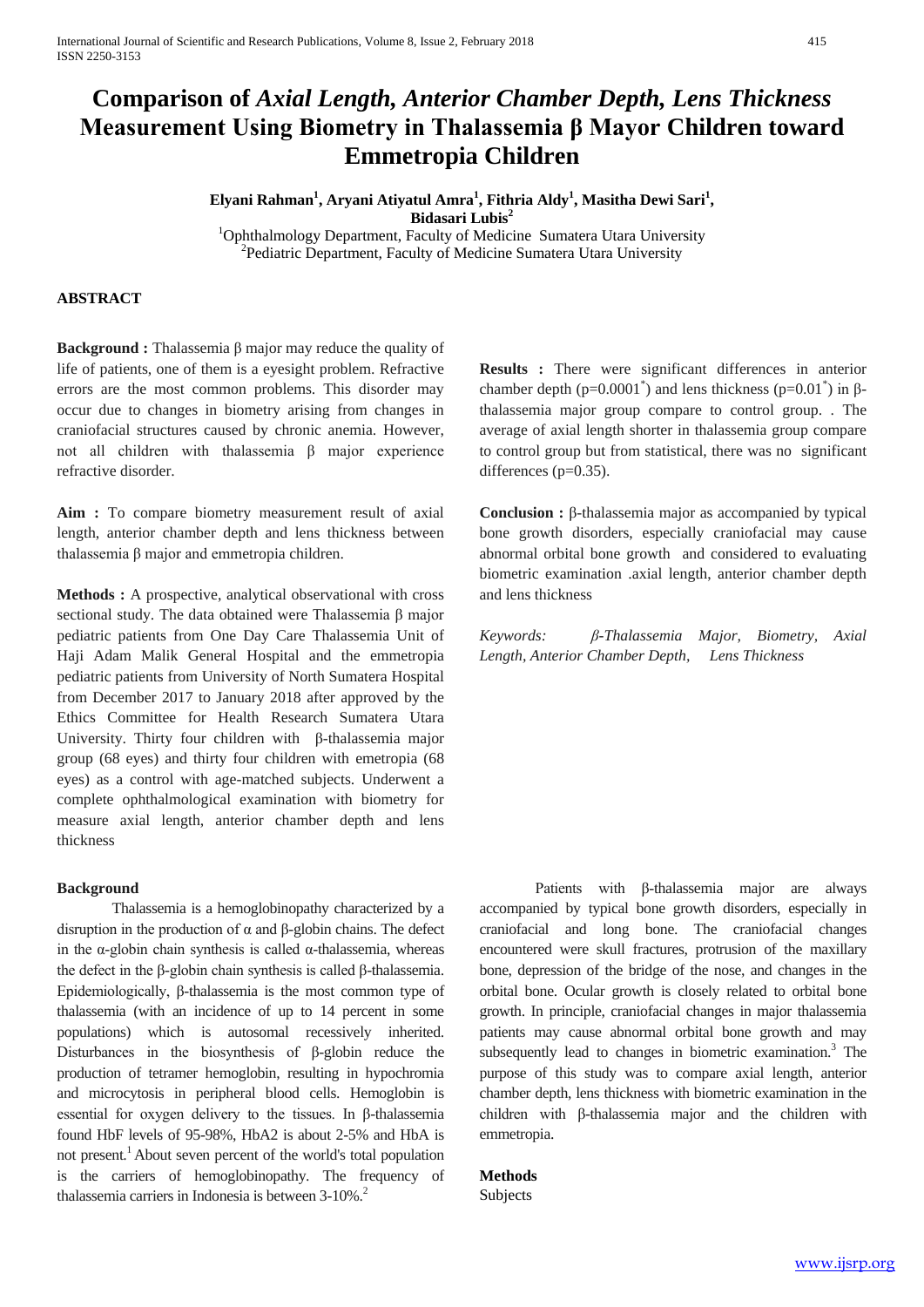This was a prospective, an observational analytic study with cross sectional study comprising 34 β-thalassemia major group (68 eyes) from Thalassemia One Day Care unit Department of Child Health in the Haji Adam Malik General Hospital Medan and 34 emetropia (68 eyes) from Pediatric Eye Clinic of University of Sumatera Utara General Hospital as a control group with the same age range and sex.

Ethical approval was obtained from University Sumatera Utara ethics committee. The aims and objectives of our study were explained to all participants in accordance to the Declaration of Helsinki. A written consent was obtained from all patients by the reaearchers.

Patients medical history was recorded, visual acuity was measured with the best possible correction.

Inclusion criteria: we included al patients who fulfilled the following criteria: range age 6-15 years old, Patient diagnose as B thalassemia major and emetropia as a control, visual acuity with the best possible correction, and axial length, anterior chamber depth and lens thickness measured by biometry.

Exclusion criteria: Minor thalassemia, intermediate thalassemia and  $α$  thalassemia.

A biometric examination was performed prior to the examination using a Snellen chart. The biometry used was Tomey AL 100. Shortly before the biometric measurement, the eyes examined were dripped with 1 drop of 0.5% pantocaine, biometric examination was performed, then dripped with 1 drop of ofloxacin 3 mg to avoid secondary infection. The axial length is the distance between the surface of the cornea and the anterior surface of the lens. Anterior chamber depth is the distance between the anterior surface of the cornea and the anterior surface of the lens. While the lens thickness is the distance between the anterior surface of the lens with the posterior surface of the lens.<sup>3</sup>

#### Statistical Analysis

The collected data write in the research publication and keep in the computer. The collected data keeped in compuyer analysed by using the statistical software. To compare quantitative variables (axial length, anterior chamber depth , lens thickness) between the two groups, Independent T-Test was used. To compare refraction problem between the two groups, Chi square was used. Statistical analysis were performed with SPSS 19,0 and the level significance was=0,05 in all statistical test.

### **Results**

The average sample of the children with βthalassemia major is the children who have received multiple transfusions. Demographic characteristics in the study are presented in Table 1

## **Table 1. Characteristics of Research Subjects In the Children with β-Thalassemia Major and the Children with Emmetropia**

|                              | Group                                                      |               |                                     |              |           |
|------------------------------|------------------------------------------------------------|---------------|-------------------------------------|--------------|-----------|
| The<br><b>Characteristic</b> | β-<br><b>Thalassemia</b><br>n<br>Major<br>$\bar{x} \pm SD$ |               | Emmetropia<br>N<br>$\bar{x} \pm SD$ |              | P value   |
|                              | 34                                                         | 11.85 $\pm$   | 34                                  | $11.76 \pm$  |           |
| Age                          |                                                            | 3.807         |                                     | 3.191        | 0.918     |
|                              | 34                                                         | $134.15 \pm$  | 34                                  | $145.59 \pm$ |           |
| Height                       |                                                            | 18.715        |                                     | 15.351       | $0.008*$  |
|                              | 34                                                         | $29.50 \pm$   | 34                                  | $38.94 \pm$  |           |
| Weight                       |                                                            | 13.567        |                                     | 11.238       | $0.003*$  |
| Head                         | 34                                                         | 51.03 $\pm$   | 34                                  | $52.71 \pm$  | $0.0001*$ |
| Circumference                |                                                            | 1.586         |                                     | 1.292        |           |
| HB Before                    | 34                                                         | $6.7 + 1.247$ |                                     |              |           |
| <b>Blood</b>                 |                                                            |               |                                     |              |           |
| Transfusion                  |                                                            |               |                                     |              |           |

*\* T-Test Independent,* significant < 0.05

In table 1, based on clinical characteristic showed there was significant differences of height, weight and head circumference between the two groups  $(p<0.05)$ .

## **Table 2. Characteristics of Research Subjects In Children with β-Thalassemia Major and Emmetropia Based on Sex**

|            | Group                                        |                               |                          | <b>P</b> value |  |
|------------|----------------------------------------------|-------------------------------|--------------------------|----------------|--|
| <b>Sex</b> | β-Thalassemia<br>Major<br>$n\left(\%\right)$ | Emmetropia<br>$n\binom{0}{0}$ | Total<br>$n\binom{0}{0}$ |                |  |
| Male       | 17 (58.6 %)                                  | $12(41.4\%)$                  | 29 (100 %)               |                |  |
| Female     | 17 (43.6 %)                                  | $22(56.4\%)$                  | 39 (100 %)               | 0.220          |  |

Chi-Square test

Table 2 showed there was no signifant differences based on age between the two group  $(p<0.05)$ 

## **Table 3. Differences of the Eyesight In Children with β-Thalassemia Major and Emmetropia**

|                |                             | Group                       |                             |           |
|----------------|-----------------------------|-----------------------------|-----------------------------|-----------|
| Eyesight       | β-                          |                             |                             |           |
|                | <b>Thalasse</b>             | <b>Emmetro</b>              | <b>Total</b>                | P value   |
|                | mia                         | pia                         | $n\left(\frac{6}{6}\right)$ |           |
|                | Major                       | $n\left(\frac{6}{6}\right)$ |                             |           |
|                | $n\left(\frac{6}{6}\right)$ |                             |                             |           |
| Right Eye (OD) |                             |                             |                             |           |
| - Normal       | 14                          | 34                          | 48 (100)                    |           |
|                | (29,2%                      | (70, 8%)                    | $%$ )                       | $0.0001*$ |
| - Not normal   | 20                          | $\mathbf{0}$                | 20                          |           |
|                | $(100\%)$                   | $(0\%)$                     | $(100\%)$                   |           |
| Left Eye $OS$  |                             |                             |                             |           |
| - Normal       | 16                          | 34                          | 50                          |           |
|                | (32%)                       | (68%)                       | $(100\%)$                   | $0.0001*$ |
| - Not normal   | 18                          | $\mathbf{0}$                | 18                          |           |
|                | $(100\%)$                   | $(0\%)$                     | $(100\%)$                   |           |

\* Chi-Square test*,* significant < 0.05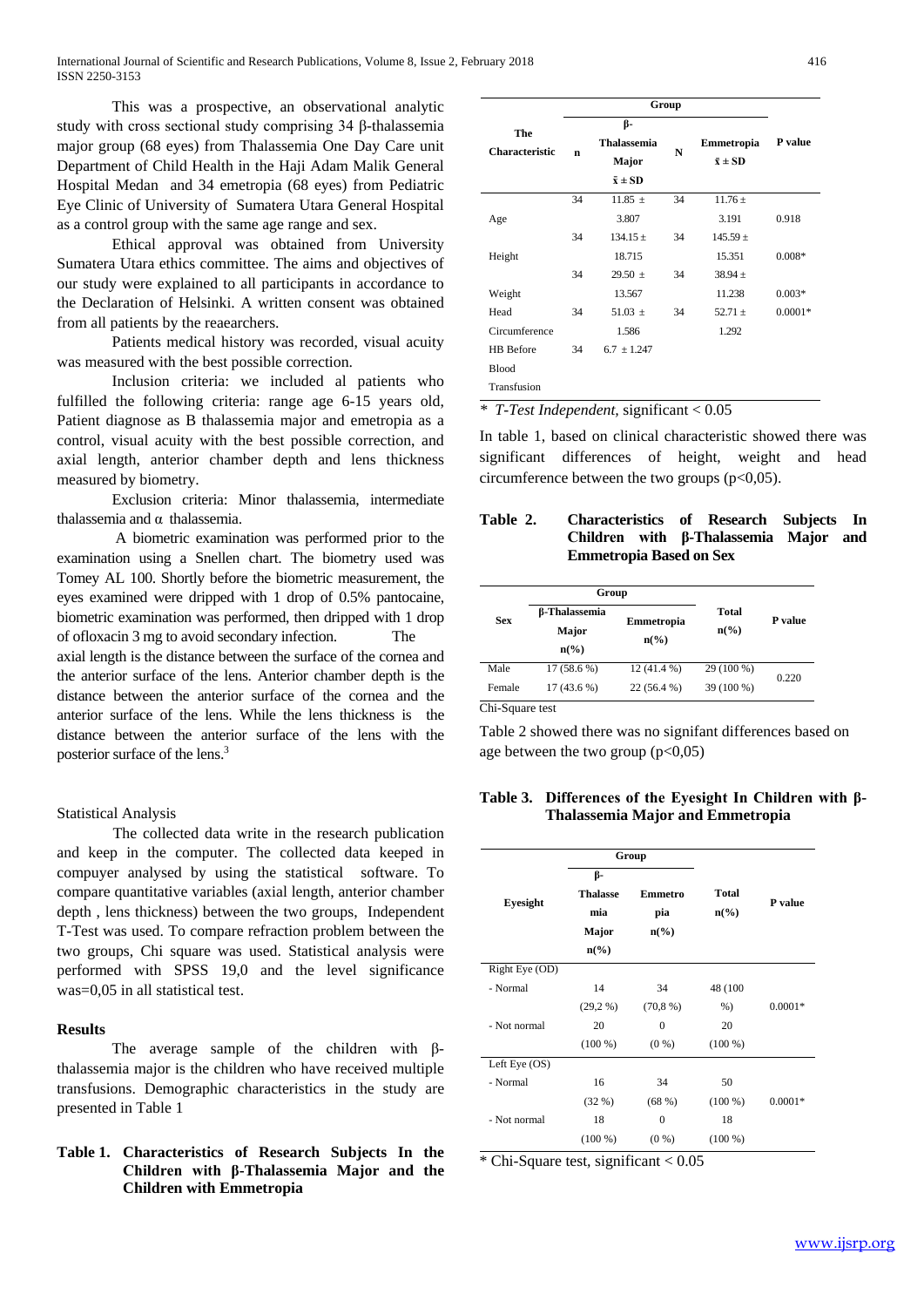Table 3 showed there was significant differences based on eyesight between the two group  $(p<0,05)$ 

#### **Table 4. Differences of Axial Length, Anterior Chamber Depth, Lens Thickness In Children with β-Thalassemia Major and Emmetropia**

|                          |    | Group                                  |             |                                |                |
|--------------------------|----|----------------------------------------|-------------|--------------------------------|----------------|
| <b>Biometry</b>          | N  | <b>Thalassemia</b><br>$\bar{x} \pm SD$ | $\mathbf n$ | Emmetropia<br>$\bar{x} \pm SD$ | <b>P</b> value |
| Axial Length<br>(mm)     | 68 | $22.54 \pm 0.984$                      | 68          | $22.69 \pm 0.939$              | 0.350          |
| Anterior<br>Chamber      | 68 | $2.89 + 0.410$                         | 68          | $3.15 + 0.331$                 | $0.0001*$      |
| Depth (mm)<br>Lens       | 68 | $3.73 + 0.306$                         | 68          | $3.58 + 0.367$                 | $0.010*$       |
| <b>Thickness</b><br>(mm) |    |                                        |             |                                |                |

\* *T-Test Independent,* significant < 0.05

In Table 4 showed there was a significant differences in anterior chamber depth and lens thickness between the two groups ( $p<0,05$ ). In axial length the average of axial length was shorter in thalassemia group compared to control group. but from the statistical not significant differences (p>0,05).

## **Discussion**

Thalassemia is a hemoglobinopathy characterized by a disruption in the production of α and β-globin chains. Patients with β-thalassemia major are always accompanied by typical bone growth disorders, especially in craniofacial and long bone. The craniofacial changes encountered were skull fractures, protrusion of the maxillary bone, depression of the bridge of the nose, and changes in the orbital bone. Ocular growth is closely related to orbital bone growth. In principle, craniofacial changes in major thalassemia patients may cause abnormal orbital bone growth and may subsequently lead to changes in biometric examination<sup>3</sup>. In our study, we observed comparison axial length, anterior chamber depth, lens thickness with biometric examination in the children with βthalassemia major and the children with emmetropia.

From Table 1 showed there was a significance differences in heigh, weight, and head circumference between the two groups ( $p<0,05$ ). In this study, the height of the βthalassemia major patients was shorter than emmetropia patients. At body weight the β-thalassemia major patients appeared to be thinner than the emmetropia patients. In head circumference, the head circumference of the β-thalassemia major patients appeared to be smaller than the emmetropia patients.. body weight in the children with β-Thalassemia Major group with emmetropia children. This is suitable with research by De Sanctis V et al in Italy in 2013, found significant differences, between height and weight of Children with β-Thalassemia Major with emmetropia children. Where the children with β-Thalassemia Major

appeared shorter and thinner than in the children with emmetropia.<sup>4</sup> Lack of weight in children with thalassemia is associated with high body metabolism. Chronic anemia will cause oxygen delivery to be low, so the body will increase metabolism to produce catecholamines. The resulting catecholamine is used to increase heart frequency that directly affects cardiac output.<sup>2</sup>

The study also showed a significant differences (p  $\leq$ 0.05) between the head circumference of the children with β-Thalassemia Major group with children with emmetropia. Children with β-thalassemia major will experience changes in craniofacial structures such as frontal bossing that should have an effect on head circumference.<sup>5</sup> However, in this study, the head circumference was found smaller in children with β-Thalassemia Major. This is suitable with the study of Karakas et al in Turkey in 2016 involving 43 Children with β-Thalassemia Major and 43 children of emmetropia as the control explained that there were significant differences in terms of head circumference. The study showed that head circumference in children with thalassemia seen smaller than the control.<sup>6</sup> The study of Elkitkat RS et al in Egypt in 2016 involving 100 Children with β-Thalassemia Major and 100 children of emmetropia as the controls explained there was a significant difference in terms of head circumference. The study showed that head circumference in Children with β-Thalassemia Major appeared to be smaller than the controls, but not statistically significant.<sup>7</sup> Genetic mutations occurring in thalassemia vary widely, which is directly related to the phenotypic expression of the disease. Anatomic changes in the circumference of head circumference may not necessarily occur uniformly in all child populations in the world.<sup>6</sup>

Mean Hb in the β-thalassemia major patients was 6.7  $\pm$  1.24 g/dl. The Hb was the Hb before blood transfusion was performed. All of the β-thalassemia major patient samples have received multiple blood transfusions, unfortunately, it is not recorded how many times each patient receives a blood transfusion. The given transfusion is a packed red blood cell component (PRC).<sup>7</sup> The Hb condition of the β-thalassemia major patients in this study was consistent with the mean height and weight which were lower than the emmetropia patients, reflecting the presence of growth disorders in this sample, but from statistical there was no significant differences between the two groups (p>0,05)

Table 2 shows no significant difference between the sex of Children between the two groups (p>0,05).. Ain et al's study in Pakistan in 2011 involving 300 of β-thalassemia children consisting of 97% of β-thalassemia major and 3% of intermedia thalassemia, despite having equal opportunities, but males were significantly higher in proportion suffering from β-thalassemia major. According to the theory, the proportion of males suffering from β-thalassemia major will increase if the first cousin marriage takes place  $(1st \text{ cousin})$ .<sup>8</sup>

Table 3 shows a significant difference eyesight between the two groups  $(p<0.05)$ , where the eyesight of the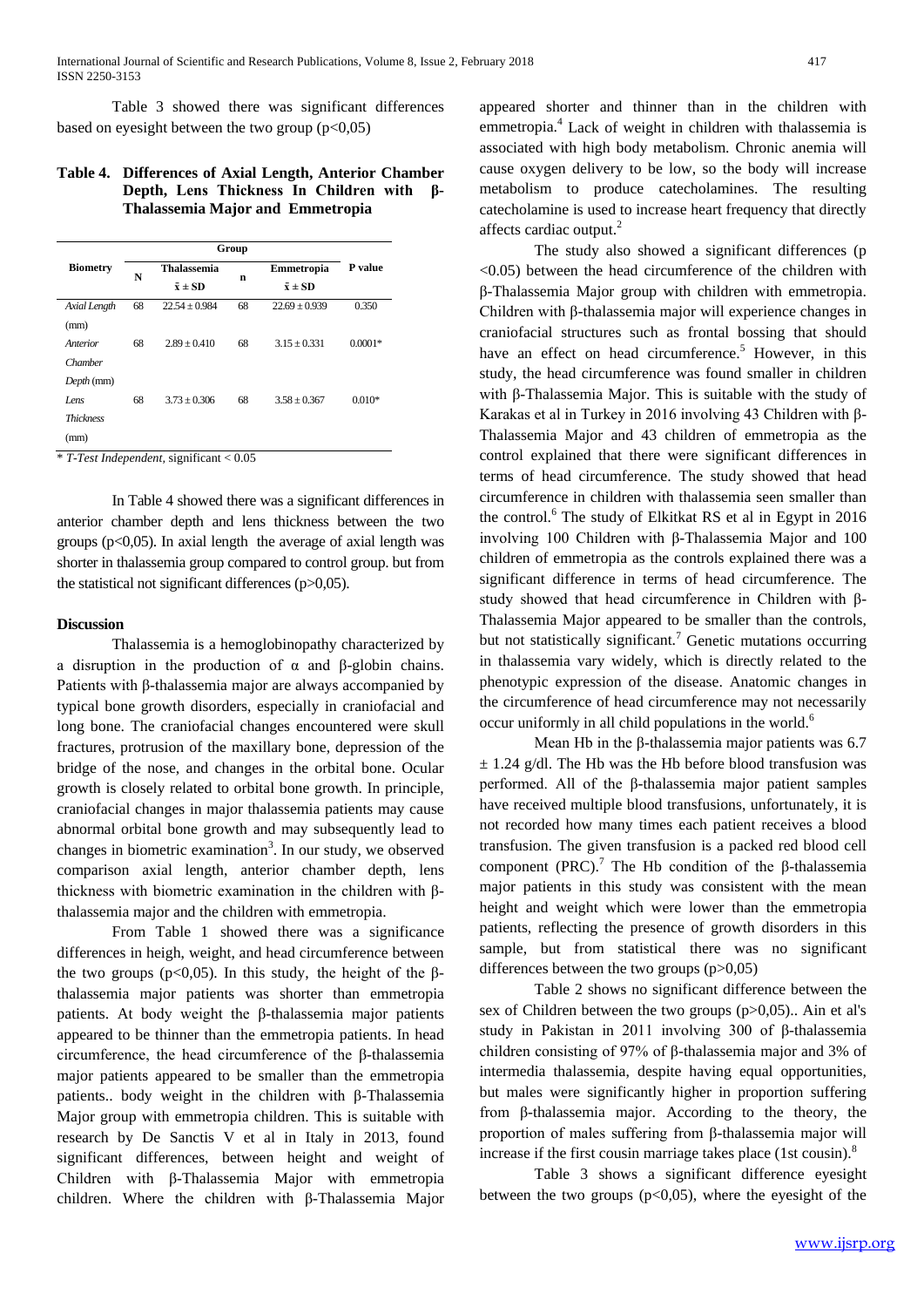children with β-Thalassemia Major looked worse than children with emmetropia.<sup>9</sup> This is suitable with Merchant et al's study in India (2017) involving 60 Children with β-Thalassemia Major and 60 emmetropia children as the controls showed a significant difference in eyesight, where the eyesight of the children with β-Thalassemia Major looked worse than children with emmetropia.<sup>9</sup>The study of Aksoy et al in Turkey (2014) involved 43 Children with β-Thalassemia Major and 47 emmetropia children as controls showed a significant difference in eyesight, where the eyesight of children with β-Thalassemia Major was worse than that of emmetropia children.<sup>10</sup> On the other hand, Heydarian S et al's study in Iran (2016) from 54 Children with β-Thalassemia Major and 54 emmetropia children as the controls showed no significant difference in refractive abnormalities between the two groups but had significant differences in biometric parameters.<sup>11</sup> Refractive disorders are due to axial length shortening that is likely to be found in children with β-Thalassemia Major. Abnormal perfusion will cause growth restriction on craniofacial bone then directly inhibits orbital bone growth. This situation will make the growth of orbita space is limited, thus suppressing the growth of eye tissue. This condition is evidenced by studies showing a smaller eye volume in thalassemia children when compared with normal children.<sup>12</sup>

Table 4 showed there was a significance differences in anterior chamber depth and lens thickness between the two groups ( $p<0,05$ ). In axial length the average of axial length was shorter in thalassemia group compared to control group, but no from statistical there was no significant differences ( $p>0,05$ ). Aksoy et al in Turkey (2014) study involving 43 major thalassemia children and 47 emmetropia children as the controls explained no difference between axial length in thalassemia and the control children. However, significant differences were found in the eyesight and Schirmer test values. Subjects in this study had an average age of eight to fourteen years old, both in the children with β-Thalassemia Major and emmetropia. Based on the axial length growth curve of American Academy of Ophthalmology in children aged 8-14 years old, having axial length of  $23-24$  mm.<sup>13</sup> While the results of this study showed the average axial length was 21-23 mm. Asian and European posture differences may be able to explain the axial length discrepancy in this study. Large scale studies are needed to determine the standard deviation of axial length growth in Asian people, especially

Anterior chamber depth in the children with β-Thalassemia Major looked more superficial than emmetropic children. Heydarian S et al in Iran (2016) involved 54 Children with β-Thalassemia Major and 54 emmetropia children as the controls that found significant differences in terms of axial length, anterior chamber depth and magnitude of keratometry values, where the Children with β-Thalassemia Major has a short axial length, a shallow anterior chamber depth, and a smaller keratometry value.<sup>11</sup> Elkitkat RS et al in Egypt (2016) involved 100 Children with β-Thalassemia Major and 100 emmetropia children as the controls showed that there was a significant difference in terms of biometric parameters. There was a significant difference, in which children with β-Thalassemia Major had a short axial length, a shallow anterior chamber depth and thicker lens.<sup>7</sup>

The shallow anterior chamber depth is directly proportional to the thickening of the crystalline lens. The average anterior chamber depth in emmetropia children ages 8-14 years old is  $3.30-3.44$  mm.<sup>13</sup> However, the average anterior chamber depth obtained from this study was 2.8-3.48 mm. No standard deviation curve has yet been found for the anterior chamber depth for Asian populations to be a problem that needs to be immediately solved.

This study also showed a significant differences of lens thickness between the two groups  $(P \le 0.05)$ , where the lens thickness of the children with β-Thalassemia Major looks thicker than emmetropia children. Kundu et al's study in India (2017) involved 502 Children with β-Thalassemia Major and 523 emmetropia children respectively found significant differences in terms of axial length, lens thickness and value keratometry. Children with β-Thalassemia Major has a short axial length, thicker lens and steeper corneal curvature, characterized by smaller keratometry values. This difference is caused by changes in craniofacial bone structures found in thalassemia children lead to changes in biometric examination.<sup>3</sup>

The weakness of this study is the lack of the samples. There is still neeed for the similar study with prospective designs to monitor the growth of axial length, anterior chamber depth and lens thickness in the children with β-Thalassemia Major. The absence of standard deviation curves of normal growth of biometric parameters for the Indonesian nation presents a special challenge in the future for an immediate solution.

## **Conclusion**

β-thalassemia major as accompanied by typical bone growth disorders, especially craniofacial may cause abnormal orbital bone growth and considered to evaluating biometric examination .axial length, anterior chamber depth and lens thickness Well design, good quality prospective longitudinal study on larger populations are therefore needed.

## **Disclosure**

Patients have been approved prior to the study conducted and cost involved in this research is borne by researcher.

#### **References**

1. DeBaun MR, Frei-Jones MJ, Vichinsky EP. Thalassemia Syndromes. In: Kliegman MR, Stanton BF, St Geme JW, Schor NF, editors. Nelson textbook of Pediatrics. 20<sup>th</sup> ed. Philadelphia: Elsevier; 2016. p. 2349-53.